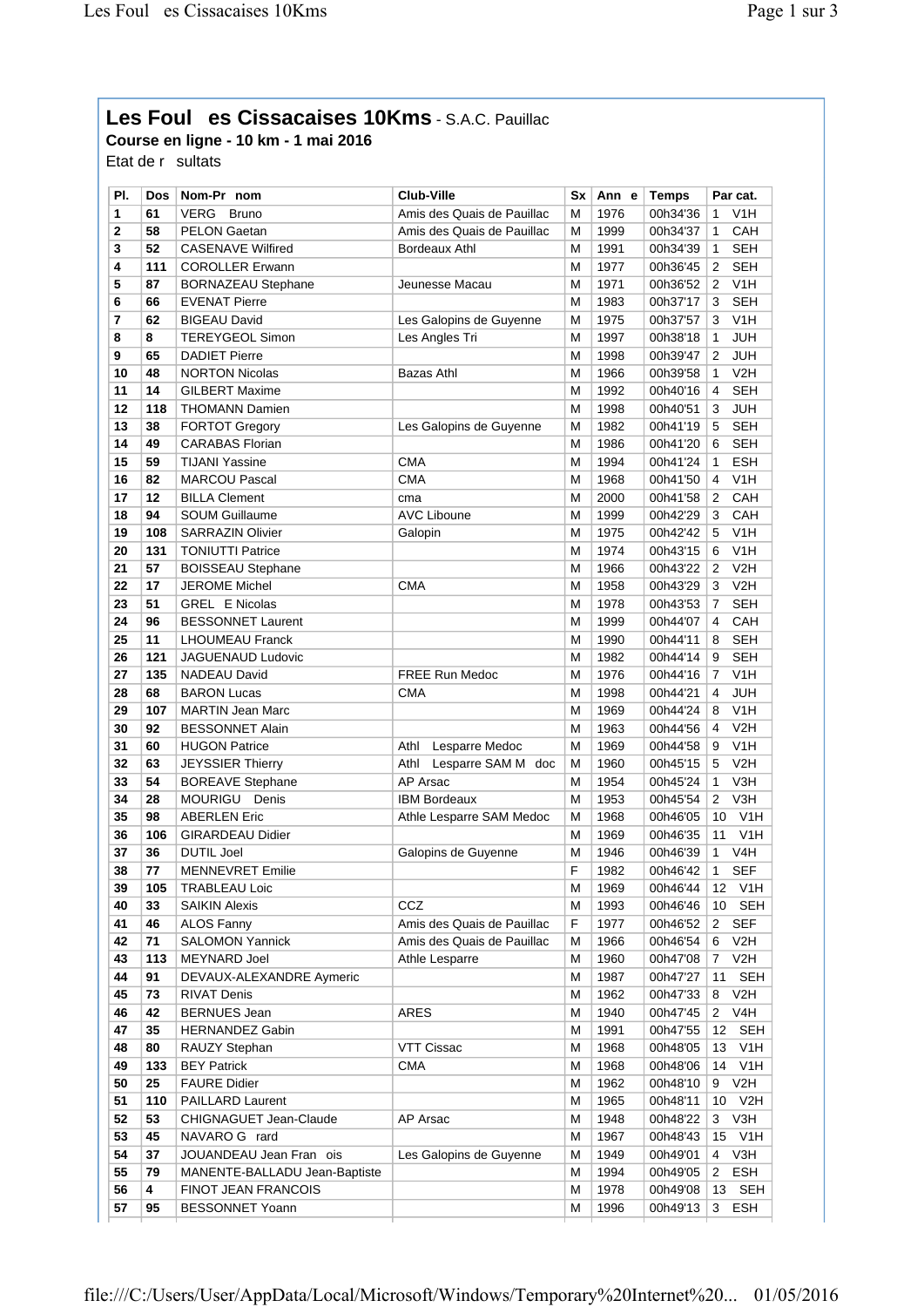| 58            | 136          | BEY Fran oise                                          |                            | F      | 1974         | 00h49'31             | $\mathbf{1}$      | V <sub>1</sub> F         |
|---------------|--------------|--------------------------------------------------------|----------------------------|--------|--------------|----------------------|-------------------|--------------------------|
| 59            | 34           | <b>GARCIA Juliette-Stella</b>                          | Athl<br>Lesparre           | F      | 1998         | 00h49'34             | $\mathbf{1}$      | <b>JUF</b>               |
| 60            | 84           | <b>SANFINS Nelson</b>                                  |                            | М      | 1969         | 00h49'42             | 16                | V <sub>1</sub> H         |
| 61            | 123          | <b>MILLET Odille</b>                                   | <b>UBB</b>                 | F      | 1975         | 00h49'47             | 2                 | V1F                      |
| 62            | 26           | <b>REQUIER Alain</b>                                   | Amis des Quais de Pauillac | М      | 1951         | 00h49'59             | 5                 | V3H                      |
| 63            | 15           | <b>GILBERT Corentin</b>                                |                            | М      | 1992         | 00h50'31             | 14                | <b>SEH</b>               |
| 64            | 50           | <b>CHABIRON Bernard</b>                                | FFA Pass Running           | М      | 1953         | 00h50'35             | 6                 | V <sub>3</sub> H         |
| 65            | 74           | <b>BIENFAIT Estelle</b>                                | <b>CMA</b>                 | F      | 1968         | 00h50'53             | 3                 | V <sub>1F</sub>          |
| 66            | 70           | <b>LEMAIRE Jean Marc</b>                               |                            | М      | 1952         | 00h51'00             | $\overline{7}$    | V3H                      |
| 67            | 20           | <b>DUTRAIT Gaetant</b>                                 | Athle Lesparre             | М      | 1966         | 00h51'16             | 11                | V2H                      |
| 68            | 67           | MARTIN Aur lien                                        |                            | М      | 1986         | 00h51'18             | 15                | <b>SEH</b>               |
| 69            | 39           | <b>BERNARD Denis</b>                                   | Medoc of Course            | М      | 1963         | 00h51'21             | 12                | V <sub>2</sub> H         |
| 70            | 64           | <b>MOONEY Gladys</b>                                   | Galopins de Guyenne        | F      | 1987         | 00h51'23             | 3                 | <b>SEF</b>               |
| 71            | 76           | DURAND Am lia                                          |                            | F      | 1991         | 00h51'26             | 4                 | <b>SEF</b>               |
| 72            | 89           | <b>BRAJON Eric</b>                                     |                            | М      | 1959         | 00h51'36             | 13                | V2H                      |
| 73            | 126          | <b>SAINT-MARTIN Gabriel</b>                            | <b>CMA</b>                 | М      | 1981         | 00h51'45             | 16                | <b>SEH</b>               |
| 74            | 127          | <b>SAINT-MARTIN Christine</b>                          | <b>CMA</b>                 | F      | 1961         | 00h51'47             | $\mathbf{1}$      | V <sub>2F</sub>          |
| 75            | 13           | <b>TEIXEIRA Afredo</b>                                 | cma                        | М      | 1964         | 00h52'10             | 14                | V2H<br><b>SEH</b>        |
| 76<br>77      | 130<br>116   | <b>ROULET Nicolas</b><br><b>RIPOCHAUD Stecy</b>        |                            | М<br>F | 1977<br>1998 | 00h52'12<br>00h52'40 | 17<br>$2^{\circ}$ | <b>JUF</b>               |
| 78            | 117          |                                                        |                            |        | 1972         |                      | 17                | V1H                      |
| 79            | 104          | GAUDET St phane<br><b>CAUBEL Virginie</b>              | Stade Villeneuvoissur Lot  | М<br>F | 1974         | 00h52'43<br>00h52'57 | 4                 | V1F                      |
| 80            | 103          | <b>TEALDI Fatiha</b>                                   | <b>CMA</b>                 | F      | 1977         | 00h53'10             | 5                 | <b>SEF</b>               |
| 81            | 30           | <b>DUFAURE Carine</b>                                  | CMA                        | F      | 1980         | 00h54'00             | 6                 | <b>SEF</b>               |
| 82            | 132          | <b>DUPONT Thomas</b>                                   |                            | М      | 1981         | 00h54'02             | 18                | <b>SEH</b>               |
| 83            | 109          | <b>BARZIC B</b> nour Corinne                           |                            | F      | 1971         | 00h54'05             | 5                 | V1F                      |
| 84            | 137          | <b>DUCLOS Sandy</b>                                    | Team Free Run              | F      | 1978         | 00h54'12             | $\overline{7}$    | <b>SEF</b>               |
| 85            | 32           | <b>GARCIA Sybille</b>                                  | Athl<br>Lesparre           | F      | 1970         | 00h54'14             | 6                 | V1F                      |
| 86            | 19           | <b>MARTIN Paul</b>                                     | Athle Lesparre SAM         | М      | 1968         | 00h54'15             | 18                | V <sub>1</sub> H         |
| 87            | 134          | <b>MEYNARD Christelle</b>                              |                            | F      | 1977         | 00h54'37             | 8                 | <b>SEF</b>               |
| 88            | 85           | <b>GERMAIN Brigitte</b>                                |                            | F      | 1958         | 00h54'58             | $\overline{2}$    | V <sub>2F</sub>          |
| 89            | 90           | <b>NOEL Sylvie</b>                                     |                            | F      | 1975         | 00h55'33             | 7                 | V1F                      |
| 90            | 93           | BESSONNET J r my                                       |                            | М      | 1992         | 00h55'46             | 19                | <b>SEH</b>               |
| 91            | 72           | <b>VERDON Serge</b>                                    | <b>TRI Lesparre</b>        | M      | 1948         | 00h55'59             | 8                 | V3H                      |
| 92            | 120          | DA Silva Bruno                                         |                            | М      | 1971         | 00h56'33             | 19                | V <sub>1</sub> H         |
| 93            | 10           | DA Silva Sabine                                        | Medoc Of Course            | F      | 1977         | 00h56'34             | 9                 | <b>SEF</b>               |
| 94            | $\mathbf{2}$ | <b>GARCIA DAVID</b>                                    |                            | М      | 1966         | 00h56'36             | 15                | V2H                      |
| 95            | 128          | <b>PATALUCH Estelle</b>                                |                            | F      | 1995         | 00h56'47             | $\mathbf{1}$      | <b>ESF</b>               |
| 96            | 86           | <b>TOURNIER Nadine</b>                                 |                            | F      | 1957         | 00h56'53             | 3                 | V2F                      |
| 97            | 75           | ROUSSEAU Alicia                                        | Amis des Quais de Pauillac | F      | 1999         | 00h57'17             | 1                 | CAF                      |
| 98            | 1            | MULLER CELINE                                          | <b>LES GALOPINS</b>        | F      | 1975         | 00h57'27             | 8                 | V <sub>1</sub> F         |
| 99            | 21           | <b>DUPUY Regis</b>                                     | Athle Running Lesparre     | М      | 1973         | 00h57'36             | 20                | V1H                      |
| 100           | 115          | <b>CHAILLAT Catherine</b>                              |                            | F      | 1961         | 00h57'40             | 4                 | V2F                      |
| 101           | 78           | <b>ARNAUD Sandra</b>                                   |                            | F      | 1974         | 00h57'45             | 9                 | V <sub>1</sub> F         |
| 102           | 81           | MIQUELAJAUREGUIR gine                                  | <b>SAC Danse</b>           | F      | 1955         | 00h58'00             | 1                 | V3F                      |
| 103           | 69           | <b>GU NET Gwenhael</b>                                 |                            | М      | 1985         | 00h58'21             | 20                | <b>SEH</b>               |
| 104           | 114          | MUSSET M lina                                          |                            | F      | 1989         | 00h58'23             | 10                | <b>SEF</b>               |
| 105           | 27           | RAMBEAUD Alain                                         | CMA                        | М      | 1953         | 00h58'44             | 9                 | V3H                      |
| 106<br>107    | 119<br>31    | <b>HERNANDEZ Matthieu</b><br><b>BEAUGENCY Isabelle</b> | Super U St Laurent         | М<br>F | 1977<br>1980 | 00h58'50<br>00h58'51 | 21<br>11          | <b>SEH</b><br><b>SEF</b> |
| 108           | 24           | <b>TEZE David</b>                                      | FIT GYM Pauillac           | М      | 1972         | 00h58'52             | 21                | V <sub>1</sub> H         |
| 109           | 22           | POT Michel                                             |                            | М      | 1946         | 00h59'06             | 3                 | V4H                      |
| 110           | 29           | <b>LALANNE</b> Isabelle                                |                            | F      | 1977         | 00h59'18             | 12                | <b>SEF</b>               |
| 111           | 41           | <b>GODARD Jean-Jacques</b>                             | Medoc Of Course            | М      | 1957         | 00h59'20             | 16                | V <sub>2</sub> H         |
| 112           | 83           | <b>MOUNAUD YANNID Christiane</b>                       |                            | F      | 1958         | 01h00'26             | 5 V2F             |                          |
| 113           | 6            | SENRENT-ANBENAU JOHNNY                                 |                            | М      | 1984         | 01h01'02             | 22                | <b>SEH</b>               |
| 114 $\vert$ 7 |              | LE CLEIZIO Karine                                      | ADQP                       | F      | 1975         | 01h01'44             | 10                | V <sub>1</sub> F         |
| 115           | 88           | <b>COUSIN Luce</b>                                     |                            | F      | 1958         | 01h02'10             | 6                 | V2F                      |
| 116           | 16           | <b>MAUBERT Christiane</b>                              |                            | F      | 1947         | 01h02'32             | 2                 | V3F                      |
| 117           | 101          | <b>FALCO Suzanne</b>                                   | Amis des Quais de Pauillac | F      | 1973         | 01h02'38             | 11                | V <sub>1</sub> F         |
| 118           | 9            | LACASSAGNE M<br>lanie                                  | <b>CMA</b>                 | F      | 1992         | 01h02'43             | 13                | <b>SEF</b>               |
| 119           | 100          | <b>HENRY Marie</b>                                     |                            | F      | 1978         | 01h03'16             | 14                | <b>SEF</b>               |
| 120           | 55           | LABOY Sandra                                           | <b>AQDP</b>                | F      | 1975         | 01h03'17             | 12                | V1F                      |
| 121           | 56           | LABOY Christophe                                       | AQDP                       | М      | 1975         | 01h03'18             | 22                | V <sub>1</sub> H         |
|               |              |                                                        |                            |        |              |                      |                   |                          |